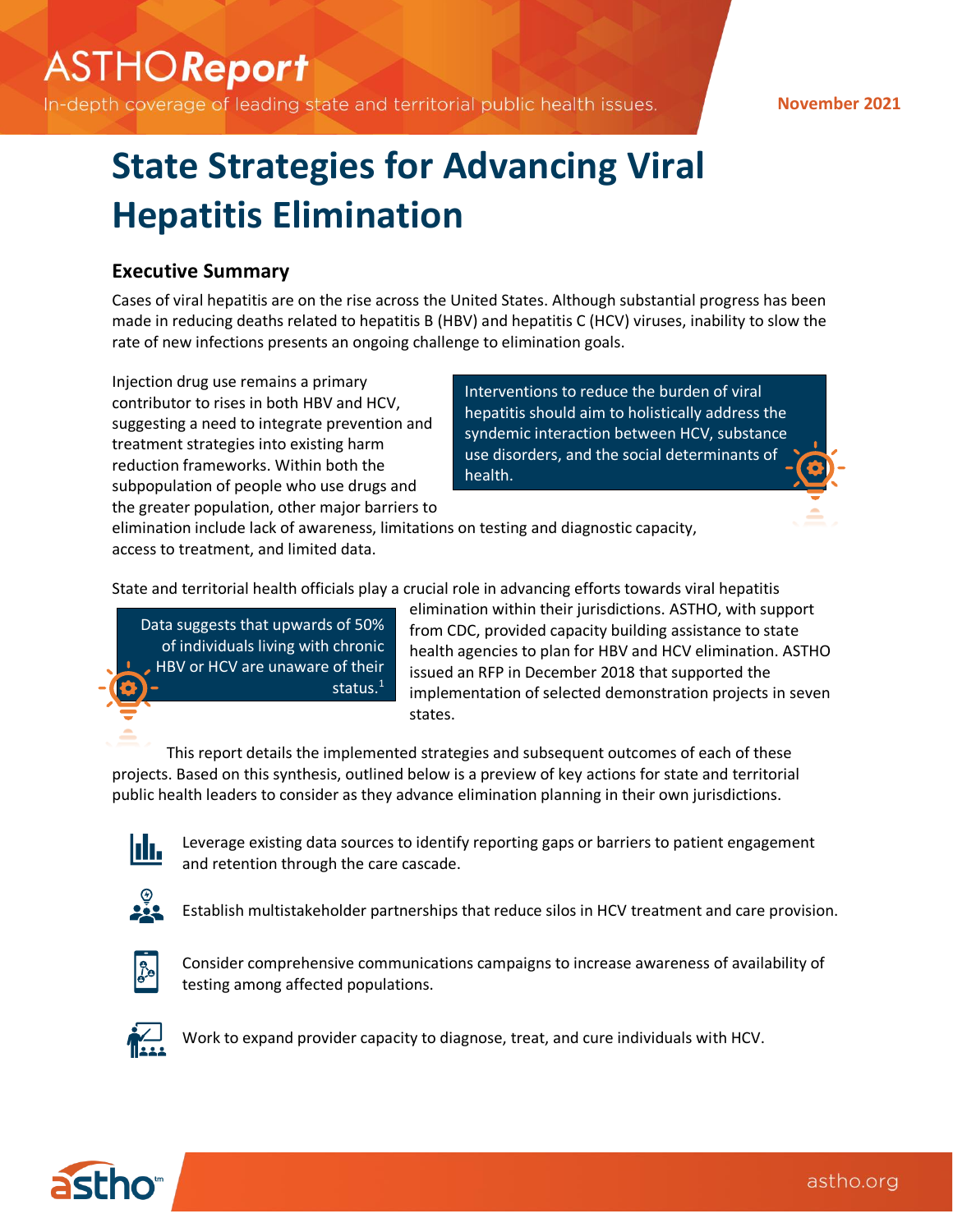# **Framework for Advancing Elimination Efforts**

Chronic viral hepatitis is a serious, potentially life-threatening infectious disease. In 2016, approximately 3.3 million Americans were estimated to be living with chronic HBV or HCV infection.<sup>2,3</sup> From 2014-2018, rates of HBV and HCV rose by 11%, and 71%, respectively.<sup>4</sup> Additionally, viral hepatitis treatment costs a combined billions of dollars a year to individuals, healthcare systems, states, and the federal government. Ultimately, efforts to eliminate chronic viral hepatitis will decrease healthcare costs, lead to better health outcomes among vulnerable groups, and contribute to a healthier population overall.

State and territorial health officials play a crucial role in guiding approaches to addressing viral hepatitis at all stages of the care [cascade,](https://www.ncbi.nlm.nih.gov/core/lw/2.0/html/tileshop_pmc/tileshop_pmc_inline.html?title=FIG.%201.1.%20Cascade%20of%20viral%20hepatitis%20prevention%2C%20diagnosis%2C%20care%20and%20treatment.&p=BOOKS&id=442291_ch1f1.jpg) from initial identification of infection to retention through treatment. The demonstration projects completed in Indiana, Iowa, Louisiana, Pennsylvania, Rhode Island, Virginia, and Washington state support the World Health Organization's [call](https://www.who.int/publications/i/item/combating-hepatitis-b-and-c-to-reach-elimination-by-2030) to eliminate viral hepatitis by the year 2030. This elimination goal is defined as a 90% decrease in incidence of chronic infections and a 65% reduction in mortality.

As highlighted in the [Viral Hepatitis National Strategic Plan: 2021-2025,](https://www.hhs.gov/sites/default/files/Viral-Hepatitis-National-Strategic-Plan-2021-2025.pdf) the year 2020 marked the 10<sup>th</sup> year of implementation of a national strategic plan for hepatitis elimination. Since the last iteration of the plan in 2017, the United States has improved its capacity to manage and treat individuals with HBV and HCV, but the need to improve prevention and clinical services remains. Additionally, systematic and coordinated data collection is necessary to improve surveillance for viral infections. The seven demonstration projects completed by ASTHO's awardees address the following high-level goals of the national strategic plan:

- 1. Prevent new viral hepatitis infections.
- 2. Improve viral hepatitis-related outcomes of people with viral hepatitis.
- 3. Reduce viral hepatitis-related disparities and health inequities.
- 4. Improve viral hepatitis surveillance and data usage.
- 5. Achieve integrated, coordinated efforts that address the viral hepatitis epidemics among all partners and stakeholders

The initiatives and outcomes of each demonstration project are detailed below.

## **Indiana**

The Indiana State Department of Health (ISDH) collaborated with the [Regenstrief Institute](https://www.regenstrief.org/) to develop robust HCV care cascades that assist in identifying areas of patient drop-off within cascade progression, designing interventions to improve patient retention, and evaluating usefulness of interventions in

increasing progression to sustained virologic response.

## **Key Activities:**

• Gathered data from the Indiana Health Information Exchange and the Michiana Health Information Network to construct two HCV care cascade dashboards hosted in Tableau and filterable by variables such as age group, gender, insurance status, race, and ethnicity.

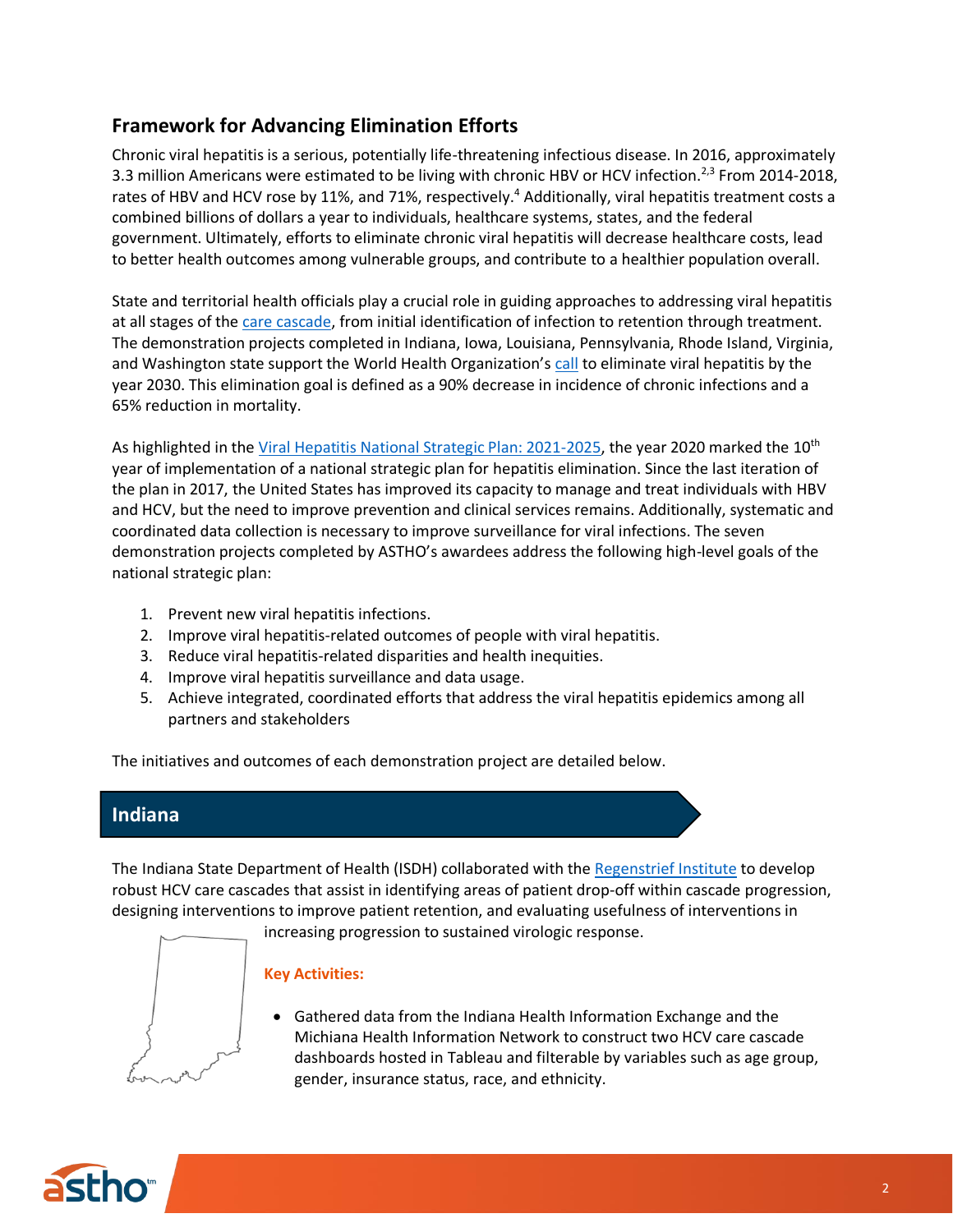**Outcome:** The final cascades provide representation for over 90% of Indiana hospitals and 70% of residents. The dashboards will be used to create stakeholder-specific care cascades based on the variable of interest and provided in a factsheet format, in addition to distribution of static reports on each jurisdiction to every county. ISDH plans to continue updating these care cascades bi-annually to evaluate the effectiveness of interventions and policy changes and to allow for a historical view of the progress of HCV elimination planning in the state.

### **Iowa**

The Iowa Department of Public Health (IDPH) worked with two harm reduction providers in the state to implement a pilot testing and patient navigation program.



#### **Key Activities:**

- Gathered feedback from people disproportionately impacted by HCV about needs and barriers to prevention, linkage to care, and treatment.
- Increased testing and diagnosis at substance use treatment facilities.
- Provided patient navigation services for those diagnosed with HCV.
- Developed a care cascade for patients diagnosed with HCV.

**Outcome:** The initial stage of this project gathered feedback from 170 Iowans on drug use preferences, systems engagement, HCV testing and treatment, and healthcare priorities through a survey, focus groups, and a consumer advisory board with people who use drugs. Feedback from an additional 550 Iowans was obtained via an online survey related to sexual health, substance use, and healthcare needs**.** Utilizing this feedback, IDPH worked to increase testing rates by integrating HCV testing and assessment into client intake assessments for those entering substance use treatment at 10 sites run by Sieda Community Action and at 14 medication-assisted treatment (MAT) clinics run through UCS Healthcare. Testing at MAT clinics continued throughout 2020, and both initiatives resulted in more than 800 HCV tests completed overall. Through a partnership with the Project of the Quad Cities, IDPH provided patient navigation services to 55 Iowans and identified barriers and opportunities to cascade progression to be used for future strategic planning efforts. Lastly, IDPH partnered with the University of Nebraska Medical Center to analyze surveillance data on HCV for the creation of a HCV cure cascade, with the ultimate goal of guiding micro-elimination efforts and evaluating interventions over time.

## **Louisiana**

The Louisiana Department of Health (LDH) team hired six registered nurses to conduct an in-depth record abstraction of persons previously reported to have HCV at 12 different facilities in order to identify reporting gaps or barriers to obtaining or completing treatment.

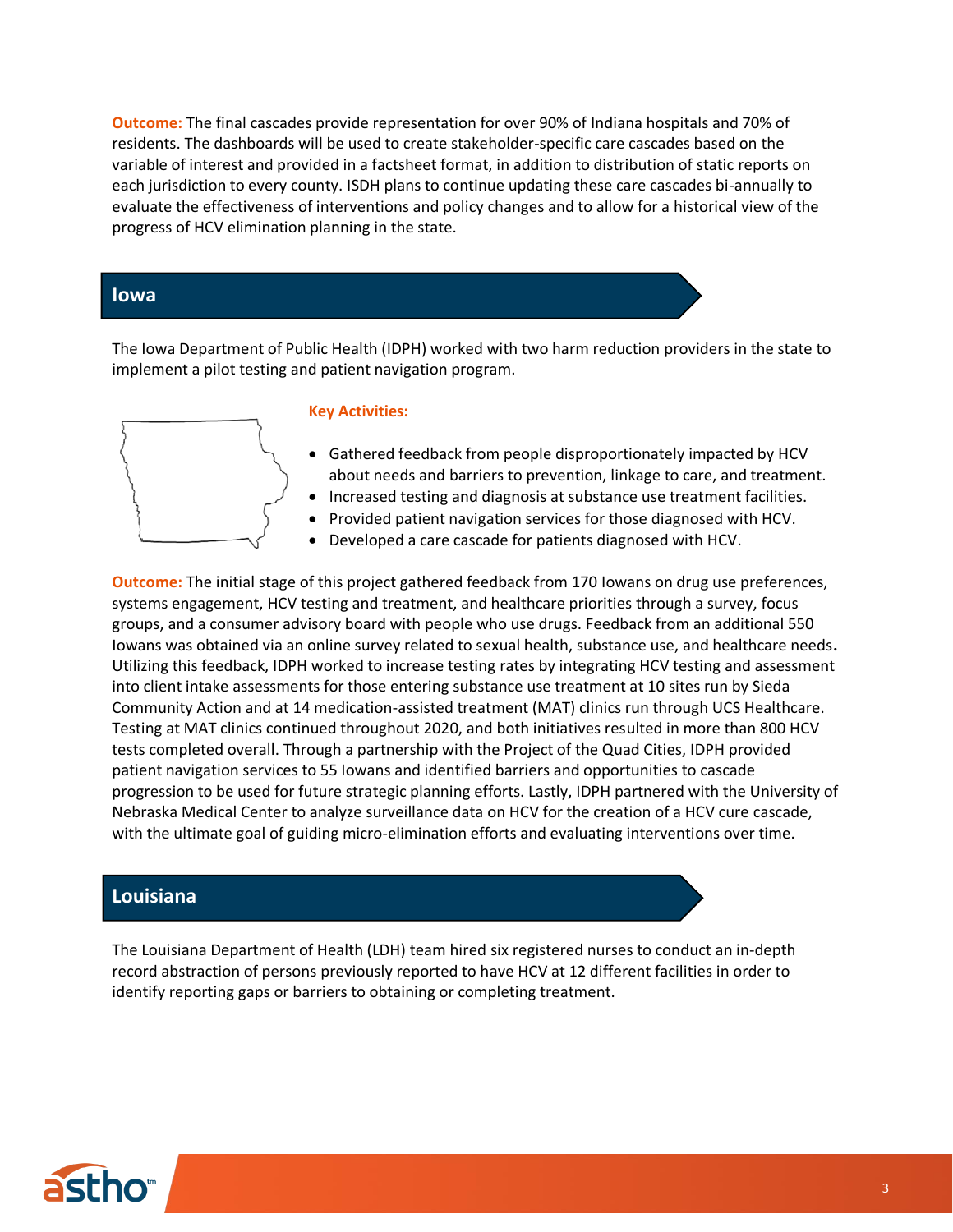

#### **Key Activities:**

• Found, collected, and updated demographic, risk factor, clinical, medical provider, laboratory, and treatment data to help distinguish gaps in progression through the care cascade.

**Outcome:** In total, 2,551 chart abstractions were completed for 2,457 unique patients. Through this process, 573 patients were prescribed treatment and 188 of those achieved sustained virologic response. Overall, results confirmed a low rate of patient progression through the care cascade, detrimental synergistic effects of substance use disorders on HCV treatment retention, and the need for provider training on treatment. Data extracted by LDH will be used to better tailor programmatic interventions to target communities.

## **Pennsylvania**

The Pennsylvania Department of Health (PA DOH) worked to understand barriers and opportunities related to enhanced HCV screening and linkage to care at drug and alcohol treatment facilities in the state, including the different needs of rural and urban communities.



#### **Key Activities:**

- Synthesized data on the service capacity of more than 300 drug and alcohol treatment centers.
- Established an ongoing collaborative partnership with the Department of Drug and Alcohol programs.
- Piloted patient engagement sessions to identify challenges and potential solutions.

**Outcomes:** An initial survey of 330 randomly selected licensed drug and alcohol treatment facilities yielded a 70% response rate and provided information related to the availability of services across the state. In 2021, carryover funds from this project were used to pilot patient engagement sessions that allowed for better integration of patient voices and lived experience into viral hepatitis elimination planning efforts. Ongoing collaboration with the Pennsylvania Department of Drug and Alcohol Programs, initiated through this project, allowed PA DOH to apply for additional State Opioid Response funds now being used to develop a service integration toolkit and technical assistance program to improve service delivery for HIV and viral hepatitis at these facilities. Findings from this pilot effort revealed a need for more extensive research on patient engagement methods that will be crucial to advancing efforts to eliminate HCV in Pennsylvania.

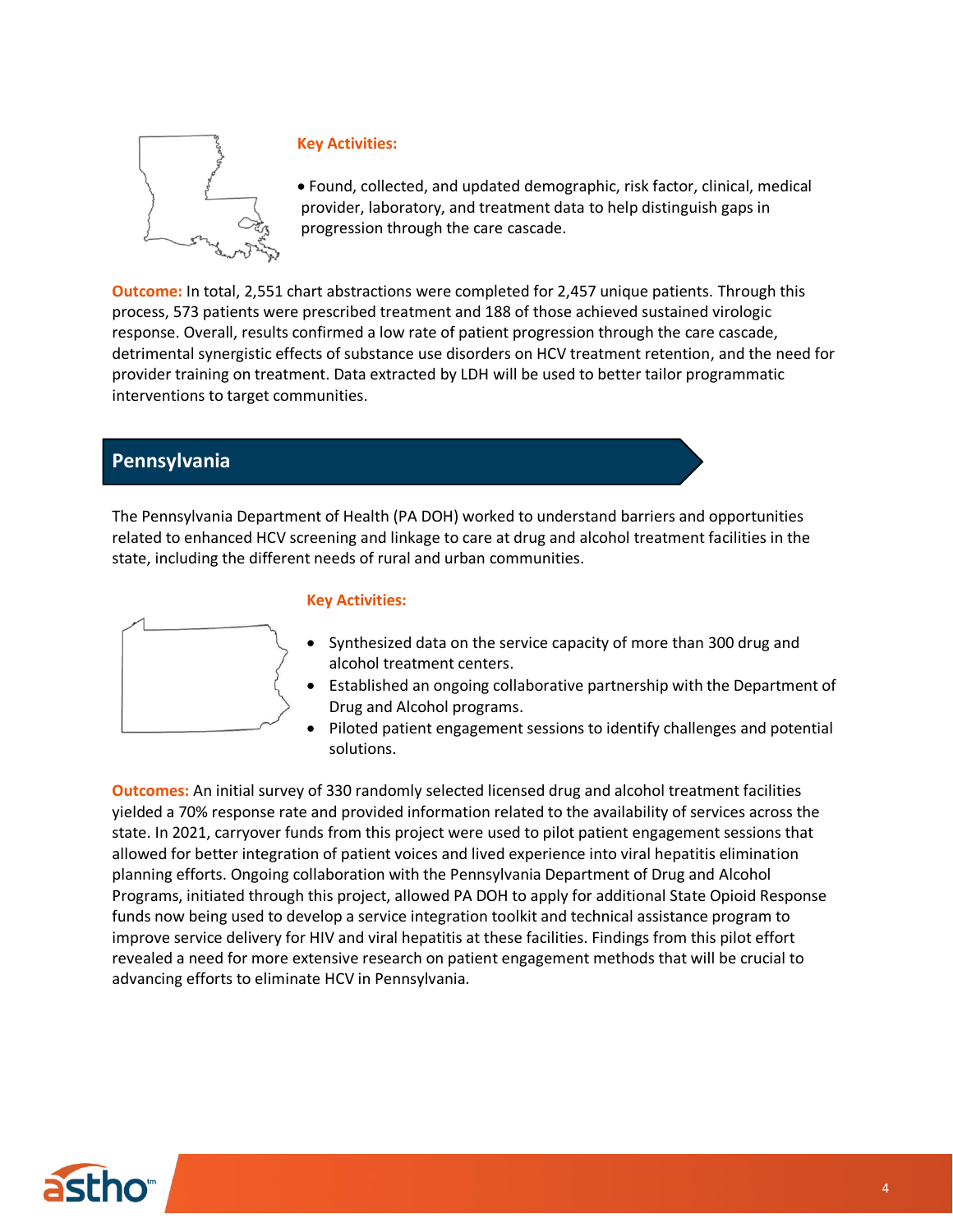# **Rhode Island**

The Rhode Island Department of Health (RIDOH) worked with the media and the Department of Corrections (RIDOC) to increase screening, linkage to care, treatment, and cure rates among individuals born between 1945-1965 and sentenced inmates.



#### **Key Activities:**

- Implemented a multipronged media campaign promoting HCV screening for Baby Boomers.
- Leveraged electronic medical records, patient tracking tools and created an HCV Committee to improve rates of screening, case confirmation and treatment, positive treatment outcomes, discharge, or referral for inmates at RIDOC.

**Outcome:** RIDOH's media campaign resulted in significantly increased circulation and impressions of content encouraging HCV testing among the target age group, prompting increased turnout at testing events. Testing and navigation of inmates at RIDOC will be continued, with at least 48 inmates successfully treated between 2018-2020 and 128-of-227 (56%) treated in total. Program goals for 2021 include continued screening, treatment for 100% of eligible inmates, re-infection assessment, and monitoring of viral load after treatment completion.

## **Virginia**

The Virginia Department of Health (VDH) collaborated with multiple partners to implement in-person healthcare provider trainings on HCV treatment, supplemented by case study calls and consultations with subject matter experts on an as needed basis.



#### **Key Activities:**

- Increased the capacity for HCV treatment among primary care providers in Virginia.
- Taught strategies to navigate and bring awareness to common barriers to HCV treatment.

**Outcomes:** Since the initial training, two additional sessions have been completed. In total, 50 clinicians and 25 support staff from 32 facilities attended the trainings. Following training, 54% of clinicians decided to treat patients either independently or via telehealth in collaboration with the University of Virginia, and 38% were considering treatment options. Overall, 87% of referred patients received treatment and 51% completed medication. Finally, VDH created a provider training website to house all materials relevant to the training and is continuing collaboration with project partners to create a more useful and updated provider referral guide that will be updated annually moving forward.